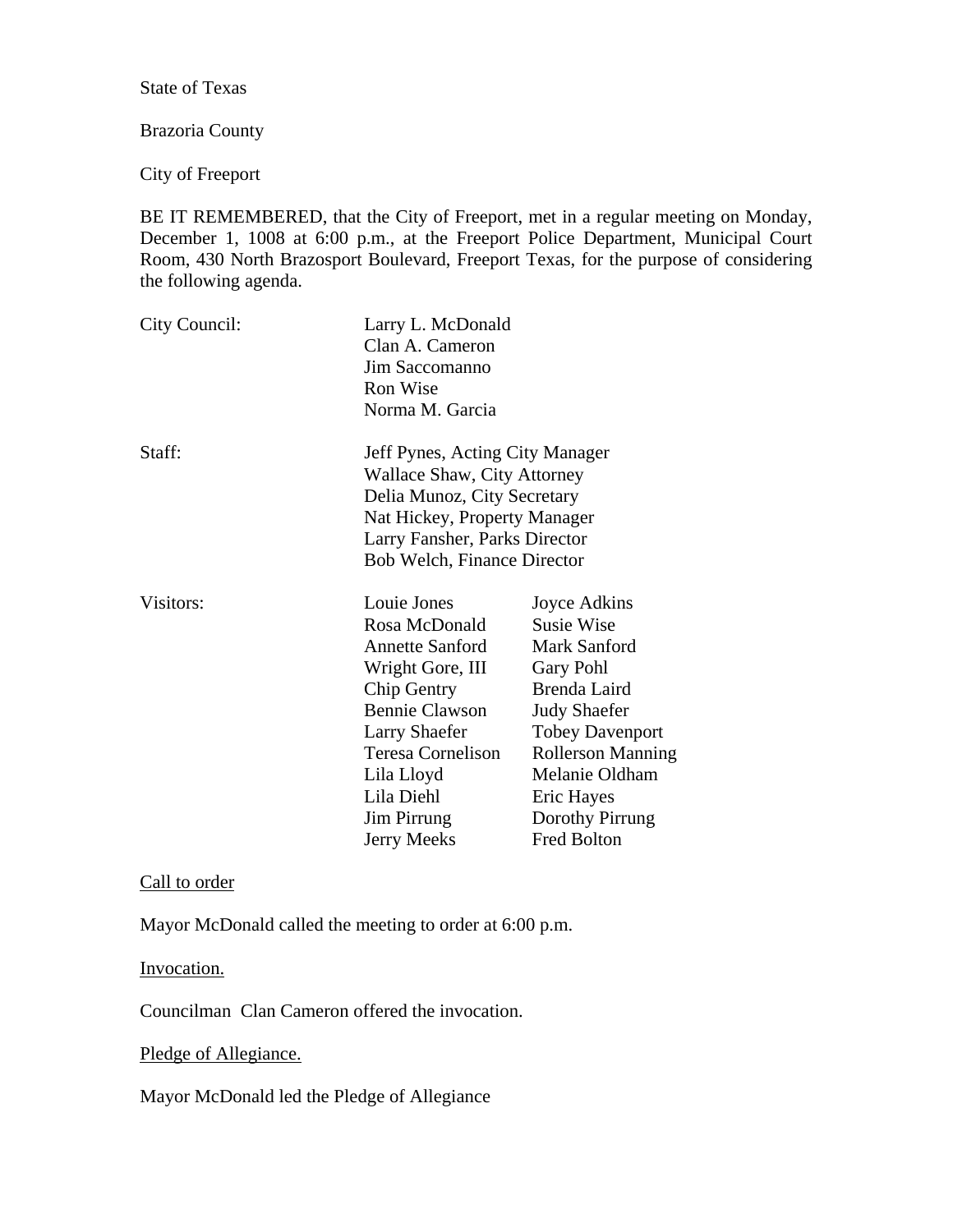## Consideration of the approval of the November 17th, 2008 Council Minutes.

On a motion by Councilman Cameron, seconded by Councilman Saccomanno, with all present voting "aye", Council unanimously approved November l7th, 2008 Council Minutes.

### Attending Citizens and Their Business.

Manning Rollerson complained about the actions of some of the policemen.

Wright Gore, III asked Mr. Shaw if eminent domain is the only way to acquire the urban renewal tracts. Mr. Shaw said yes.

Consideration of the approval of Resolution No. 2008-2188 appointing Joyce Adkins to the Planning Commission of said City.

On a motion by Councilman Cameron, seconded by Councilman Wise, with all present voting "aye", Council unanimously approved Resolution No. 2008-2188 appointing Joyce Akins to the Planning Commission of said City.

Consideration of the approval of a request for street closures on East and West Park between Cherry Street and all side streets intersecting with 2nd Street for the 23rd Annual Dr. Martin Luther King, Jr. Celebration Parade on Monday, January 19th, 2009, from 10:00 a.m. to 12:00 p.m.

On a motion by Mayor McDonald, seconded by Councilman Cameron, with all present voting "aye", Council unanimously approved a request for street closures on East and West Park between Cherry Street and all side streets intersecting with 2nd Street for the 23rd Annual Dr. Martin Luther King, Jr. Celebration Parade on Monday, January 19th, 2009, from 10:00 a.m. to 12:00 p.m.

Consideration of the approval of advertising and setting a bid date for golf carts for the City of Freeport Municipal Golf Course.

On a motion by Councilman Wise, seconded by Councilman Cameron, with all present voting "aye", Council unanimously approved setting a bid date for December 19, 2008 for golf carts for the City of Freeport Municipal Golf Course.

Consideration of the approval of selling Block 715, Lot 17, Velasco Townsite, known as 1209 North Ave. M, Tax Id 8110-3072-000.

On a motion by Councilman Wise, seconded by Councilman Saccomanno, with all present voting 3 to 2, Council rejected selling Block 715, Lot 17, Velasco Townsite known as 1209 North Ave. M., Tax Id 8110-3072-000. Councilman Cameron and Mayor McDonald opposed.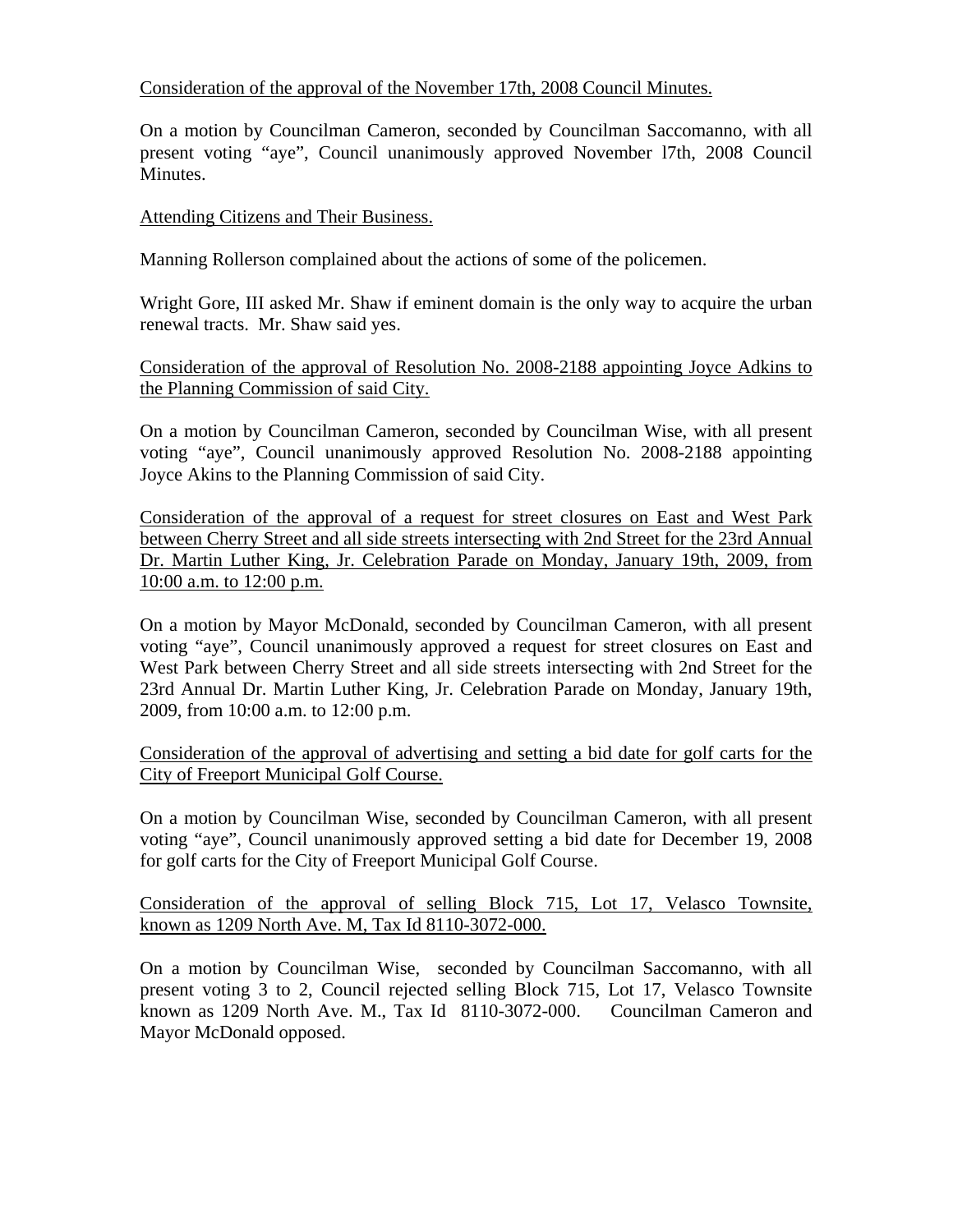Consideration of the approval of selling Block 71, Lot 7, Velasco Townsite, known as 214 South Ave. I., Tax Id 8110-0703-110.

On a motion by Councilman Wise, seconded by Councilman Saccomanno, with all present voting 4 to l, Council rejected selling Block 71, Lot 7, Velasco Townsite, known as 214 South Ave. I., Tax Id 8110-0703-110. Councilman Cameron opposed.

Consideration of the approval of selling Block 748, 1/ 2 Sweeny Street right-ofway adjacent to Lot 13, Velasco Townsite.

This item was tabled.

Consideration of whether or not to close and abandon a portion of Gulf Boulevard rightof- way adjacent to and parallel to Lots 5 through 12, Block 708, Velasco Townsite.

On a motion by Councilman Cameron, seconded by Councilman Saccomanno, with all present voting "aye", Council unanimously approved closing and abandoning a portion of Gulf Boulevard right-of-way adjacent to and parallel to Lots 5 through 12, Block 708, Velasco Townsite.

Consideration of the approval of selling Block 718, Lots 17 & 18, Velasco Townsite, known as 1207-1209 North Ave. P., Tax Id. 8110-3118-000.

On a motion by Councilman Cameron, seconded by Councilman Saccomanno, with all present voting "aye", Council unanimously approved to sell Block 718, Lots 17 & 18, Velasco Townsite, known as 1207-1209 North Ave. P., Tax Id. 8110-3118-000.

Consideration of the approval of Resolution No. 2008-2189 ratifies the city managers decision to hire Jaco Construction for repairing the City Halls roof.

On a motion by Councilman Cameron, seconded by Councilman Saccomanno, with all present voting "aye", Council unanimously approved Resolution No. 2008-2189 ratifying the city managers decision to hire Jaco Construction to repair the City Hall roof.

Consideration of the approval of signing an agreement with Brazos Technology and use court technology funds to purchase an automated citation programequipment.

This item was tabled for further verification of the agreement.

Consideration of any action to be taken as result of closed executive session.

*Section 551.076, Government Code Deliberations concerning the deployment, or specific occasions for implementation, of security personnel devices.*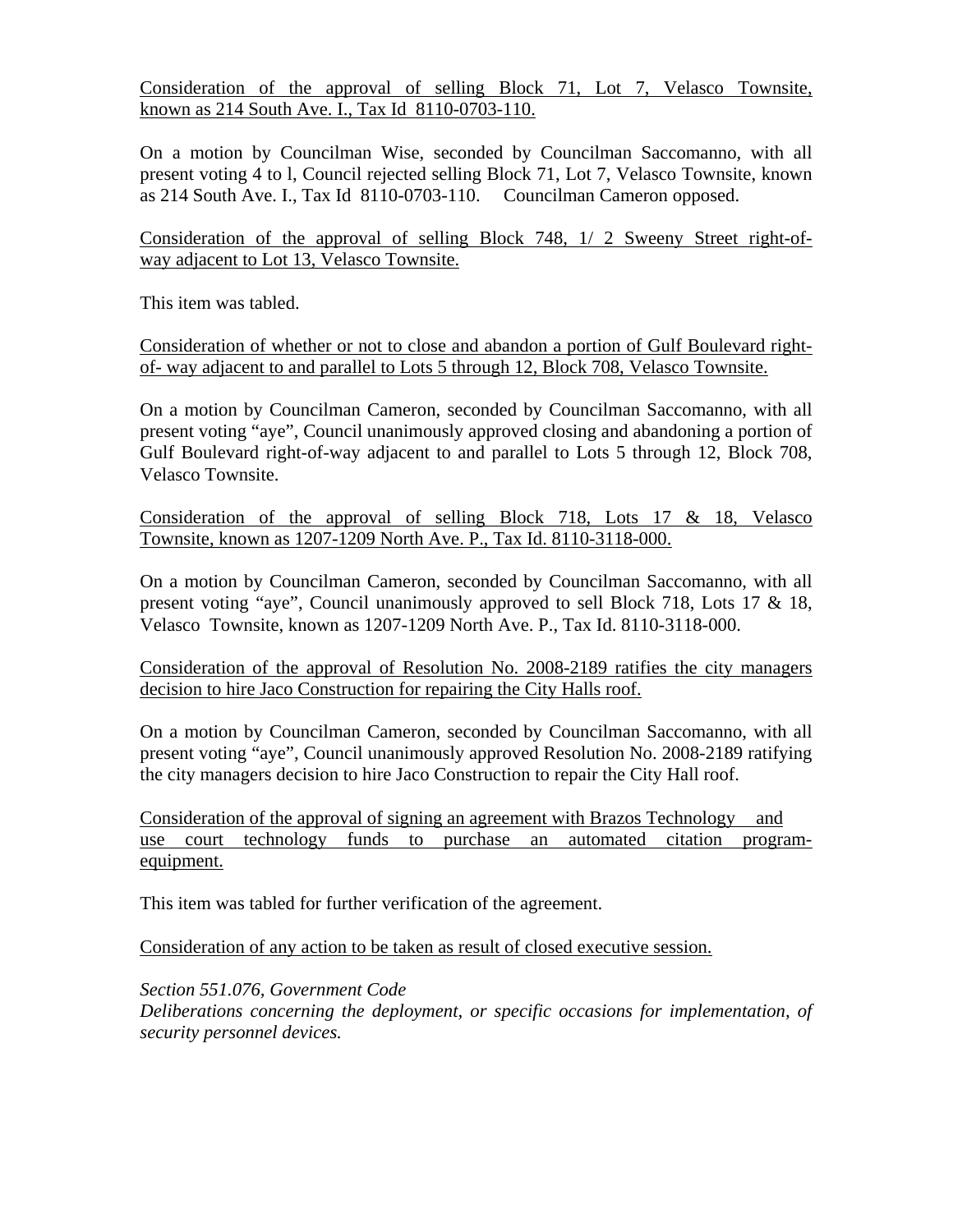*On a motion by Councilman Cameron, seconded by Councilman Saccomanno, with all present voting "aye", Council authorized Jeff Pynes to spend up to \$25,000 from the Municipal Court Security Fund for security items.* 

# **Elected Official Report**

Councilwoman Garcia reminded all that Holiday on the Brazos will be December 4, 2008 from 6:00 p.m. to 9:00 p.m. at the Freeport Municipal Park.

Mayor McDonald announced that the City received \$50,000 of gym equipment for the Recreation Department. He thanked Larry Fansher and his crew for their participation. The parts to the light pole at Lincoln Park has been ordered. The tellers at City Hall will be under construction soon, security windows are being installed.

### **Work Session**:

## Administration Report

Jeff Pynes, Acting City Manager announced the City's Christmas Dinner on December l8th, 2008 at River Place. The Freeport Police Department will host their annual Blue Santa program on December 20, 2008 at the Freeport Police Department from 10:00 a.m. to 6:00 p.m.

### Discussion concerning a No Smoking Ordinance.

This item was reagendaed.

## Discussion amending sign ordinances to authorize repair or replacing after damage or destruction.

The Brazosport High School sign was damaged due to Hurrican Ike. It is Council consenus to have the contractor reapply for a variance and present an engineer structural plan for the school sign.

Mayor McDonald closed the work session and opened the Executive Session at 7:14 p.m.

### **Executive Session**

### Section 551.074, Government Code:

Deliberations concerning the appointment, employment, evaluation, reassignment, duties, discipline or dismissal of a public officer or employee or to hear a complaint or charge against an officer or employee, to wit:

### A. City Manager

*(No action taken)*